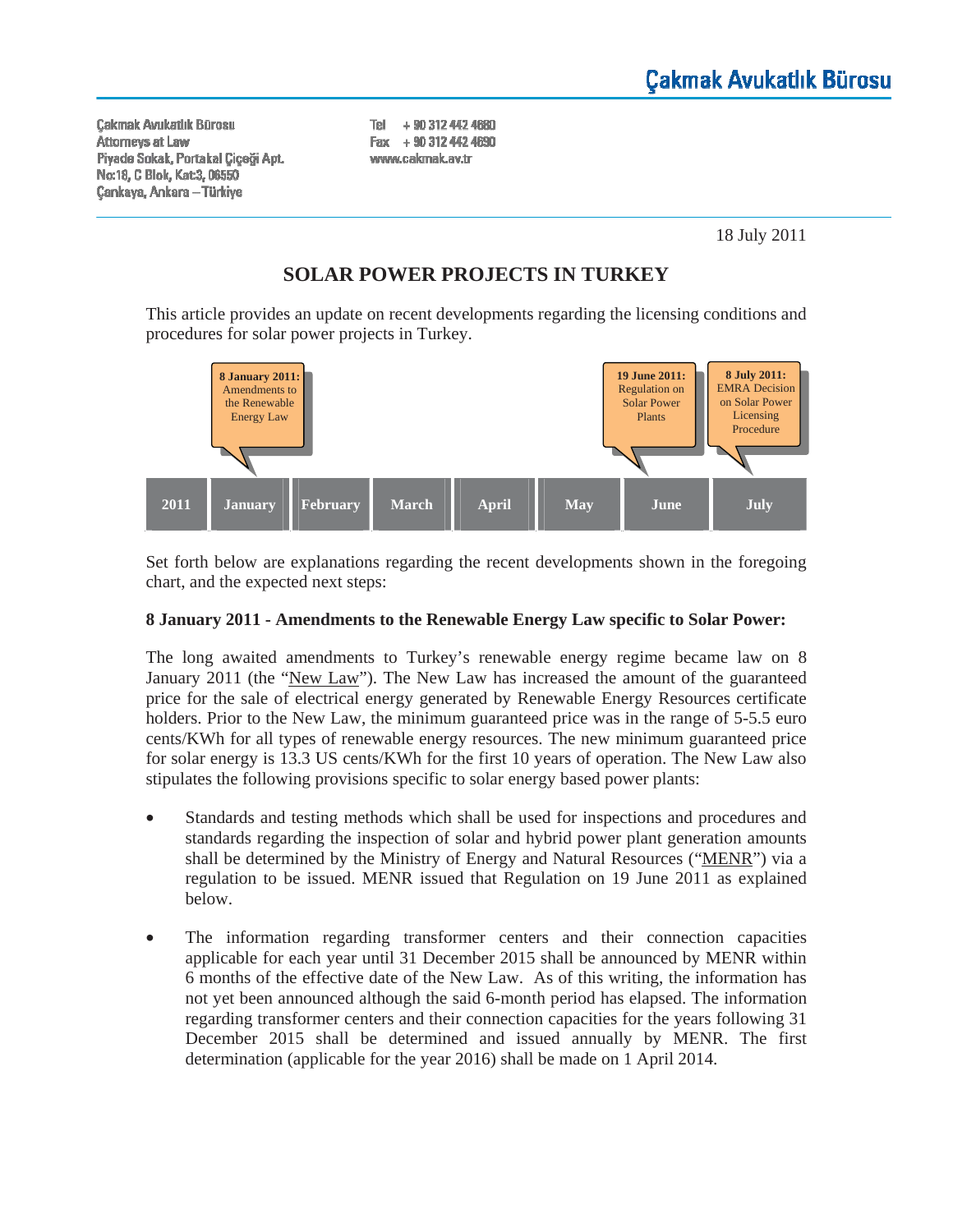- License applications for solar energy based power plants must be accompanied by appropriate, standard compatible measurements.
- If the owner of a site where the solar power plant shall be located applies for a license, another real or legal person cannot apply for a license for the same site.
- In the event there is more than one solar application for the same area and/or same transformer center, in order to determine which applicant shall connect to the system, a competition shall be held by an underbidding procedure with respect to the prices set forth within the New Law.
- The total installed capacity of solar energy based power plants, connected to the transmission system until 31 December 2013 shall not exceed 600 MW.

### **19 June 2011 - Regulation on Solar Power Plants:**

MENR issued the Regulation of Solar Power Plants on 19 June 2011. This Regulation specifies the required standards and test methods applicable for the components of the solar power plants and the procedures for their audits by MENR.

### **8 July 2011 – Decision of the Energy Market Regulatory Authority ("EMRA") on Solar Power Licensing Procedure:**

Following the New Law and the Regulation on Solar Power Plants, on 8 July 011 the Board of EMRA adopted the general principles of the Competition Regulation, in order to regulate the conditions and procedures of solar power plant license applications to be made to EMRA. This Decision has not been published in the Official Gazette at the time of this writing. However, according to news reports, this Decision requires that the license applications shall be made for the nearest transformer substation, and each application shall not exceed 50 MW.

In line with the New Law, the Decision provides that the total installed capacity of solar energy based power plants, connected to the transmission system until 31 December 2013, shall not exceed 600 MW; which corresponds to an investment cost of approximately  $\epsilon$ 2.5 Billion.

#### **Expected Next Steps:**

- TEIAS (the Public Transmission System Operator) and MENR are expected to announce the transformer substations for which solar power applications can be made.
- EMRA is expected to issue a Communiqué on Solar Measurements. License applicants shall take solar measurements of the regions on the basis of the capacity of the substations in which they are interested and shall make application to EMRA with the measurement results.
- EMRA is expected to determine and announce a date for the solar power license applications to be made.
- If more than one application is made for the same substation, a competition is expected to be conducted by TEIAS. The details of such competition shall be provided in a